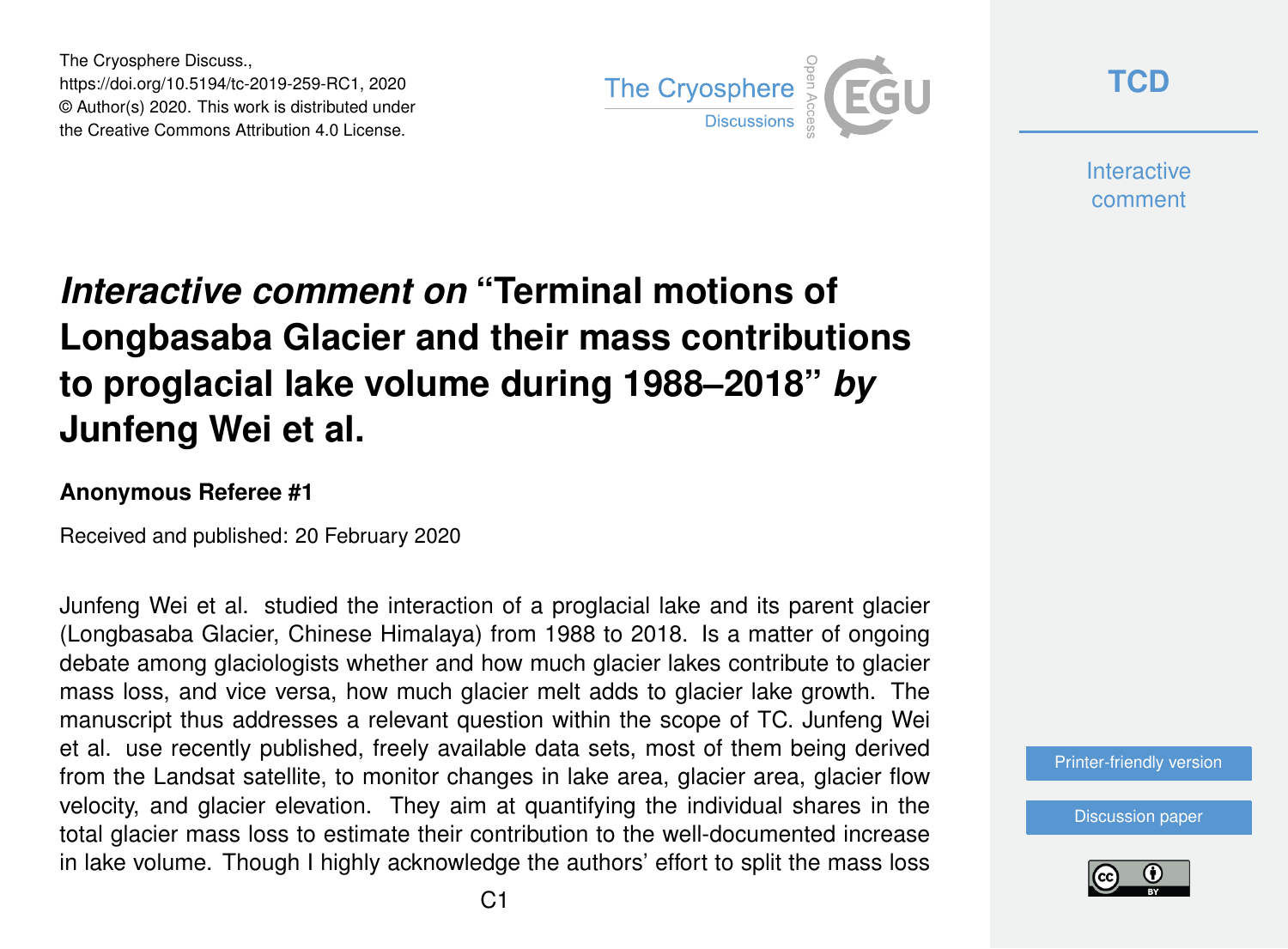at Longbasaba Glacier into different components, some doubts remain whether this goal could be met with the methodological framework presented. First of all, as far as I understood, the authors mostly use gridded data, for example on glacier flow velocities. Yet, they mostly use the mean of the entire distribution, instead of integrating over all observed values, so that they lose substantial parts of information. For glacier surface lowering, they seem to use only two values (pre and post 2000) from published data, which they assume to remain constant over the study period. Though the authors strive to provide the uncertainties for each dataset in remarkable detail, it remains difficult to infer how these uncertainties are propagated, when the authors calculate the individual contributions to glacier mass loss. Some of the lake-related factors such as water temperature, wind direction, or rising lake levels, (possibly promoting undercutting of the glacier front) are deemed negligible without formal proof. Additional key inputs such as snowmelt and rainfall, and outputs such as evaporation and lake outflow, are disregarded, so that the overall goal of quantifying the 'mass contributions of glacier wastage to lake water volume' seems oversimplified.

A considerable body of previous research has monitored in detail glacier retreat and corresponding lake growth both on local and basin-scale (Haritashya et al., 2018; Sharma et al., 2018; Somos-Valenzuela et al., 2014; Wang et al., 2015a, 2018; Watanabe et al., 2009; Xin et al., 2008). In this regard, the authors could use the introduction to clearly stress the novelty of their study by revealing questions and research gaps that remain from previous work. In general, I feel that the introduction could prepare the reader better for the following chapters. At the current stage, the introduction misses a stringent regional overview on glacier mass balances, lake dynamics, and methods to track these changes. For example, why is it necessary to monitor glacier flow velocities, if we want to quantify lake volumes? Which of the components in glacier mass loss have only rarely been addressed in previous studies? Some of this information is provided in the discussion, which could better serve in the introduction. In the discussion, the authors review some important mechanisms that occur at the interface between proglacial lakes and their parent glaciers. Yet this information is largely de-

### **[TCD](https://www.the-cryosphere-discuss.net/)**

**Interactive** comment

[Printer-friendly version](https://www.the-cryosphere-discuss.net/tc-2019-259/tc-2019-259-RC1-print.pdf)

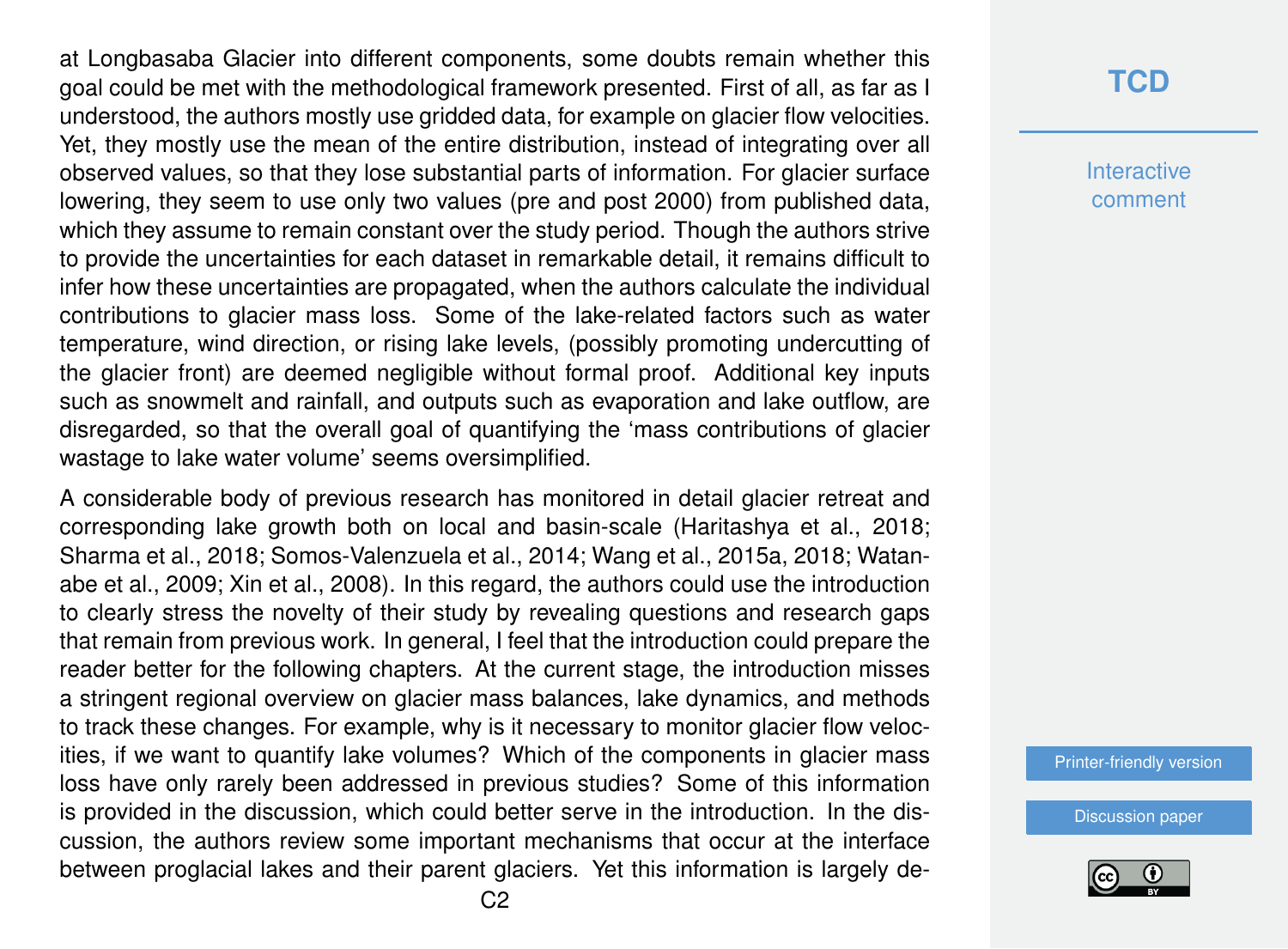tached from their own findings, and they mostly point towards future research instead of showing possible solutions. For example, Tsutaki et al. (2019) recently modelled the mass balance of debris-covered glaciers in conjunction with an ice dynamical model to explain the thinning pattern of lake- and lake terminating glaciers. How can such physically based models help to understand the detailed observations at Longbasaba Glacier?

A final remark pertains to the issue that the authors mostly use qualitative descriptions of their own and others' findings. For example, the abstract has remained vague with regards how much Longbasaba Glacier retreated in volume, length, and area, and how much the lake volume increased in the same period. Yet these are key data that a reader expects to learn while reading those lines. The remainder of the manuscript contains 4, 10, and 14 times the terms 'insignificant', 'significant', and 'significantly', respectively, without a test of significance and mostly without figures or numbers underlining the significance of these findings. A similar critique applies to the repeated use of 'small' 'large', 'huge', 'typical', 'dramatic', 'slight(ly)', 'unfortunately', and 'different', with little relation to measured quantities in this or previous studies. I strongly encourage the authors to put more emphasis on objective language. I commented below on a sample of phrases where this is most obvious, though subjective terms should be replaced throughout the manuscript. Finally, I would be happy if the authors thoroughly revise their manuscript for typos and incorrect citations. In the following, I provide more detailed comments and questions to the points raised above.

#### Major comments

L14-16: A wealth of studies has claimed that there could be a link between lake expansion and outburst floods (Nie, 2017; Nie et al., 2018; Richardson and Reynolds, 2000; Rounce et al., 2016). Can the authors list some of such studies, which support this notion? Yet, to my best knowledge I cannot remember that an outburst flood in the Himalaya has been successfully predicted from a rapidly expanding moraine-dammed lake. I would thus caution against crediting Longbasaba Lake, or any other growing

### **[TCD](https://www.the-cryosphere-discuss.net/)**

**Interactive** comment

[Printer-friendly version](https://www.the-cryosphere-discuss.net/tc-2019-259/tc-2019-259-RC1-print.pdf)

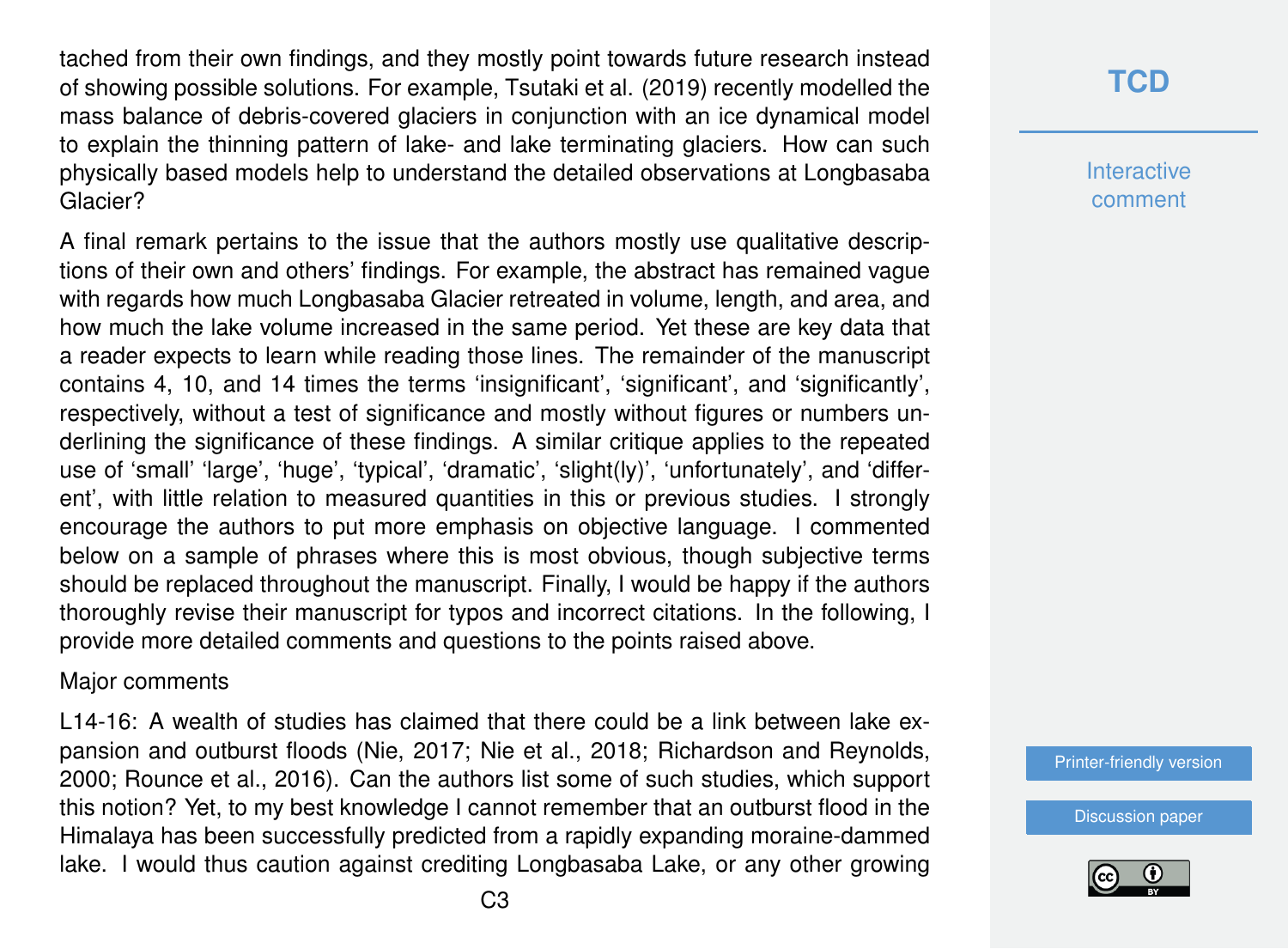lake, per se 'a high outburst risk'. Please note that 'hazard' and 'risk' in the authors' and previous studies has been used interchangeably, though these terms cover different aspects. Hazard is the probability of an event occurring, whereas risk is the product of hazard, vulnerability and the elements at risk. Please make sure to use the correct terms at any given location in the manuscript. Most aspects here seem to address hazard, not risk.

L20-22: Please quantify 'continuous and accelerating recession in glacier area and length' and 'decelerating surface lowing and ice flow'.

L22: How do the authors determine 'significantly' here? How do they measure that lake growth has accelerated?

L23: How much did surface lowering contribute to glacier downwasting?

L27: Does the issue that 'the potential risk of outburst for Longbasaba Lake has continuously decreased during the last decade' not contradict the main motivation of the study?

L29-30: When did glaciers start to lose mass? And how much? Would it make sense to review here studies that focused on glacier mass loss in the Himalayas?

L31: 'Reduction' in which quantity?

L33: How did the authors and the cited studies measure, and demonstrate increases in, 'potential risk and destructiveness' of GLOFs?

L35: Please clarify what the 'mass/energy interactions of the thermal regime' are. I suggest to split L34-38 into two or three new sentences.

L38-39: What is 'more significant shrinkage' compared to? How do the authors measure a 'significant mass budget'? And again, how do they quantify 'increases [in] the risk of GLOFs'?

L40: Can the authors provide examples on these 'ruinous impacts' for each of the

**[TCD](https://www.the-cryosphere-discuss.net/)**

**Interactive** comment

[Printer-friendly version](https://www.the-cryosphere-discuss.net/tc-2019-259/tc-2019-259-RC1-print.pdf)

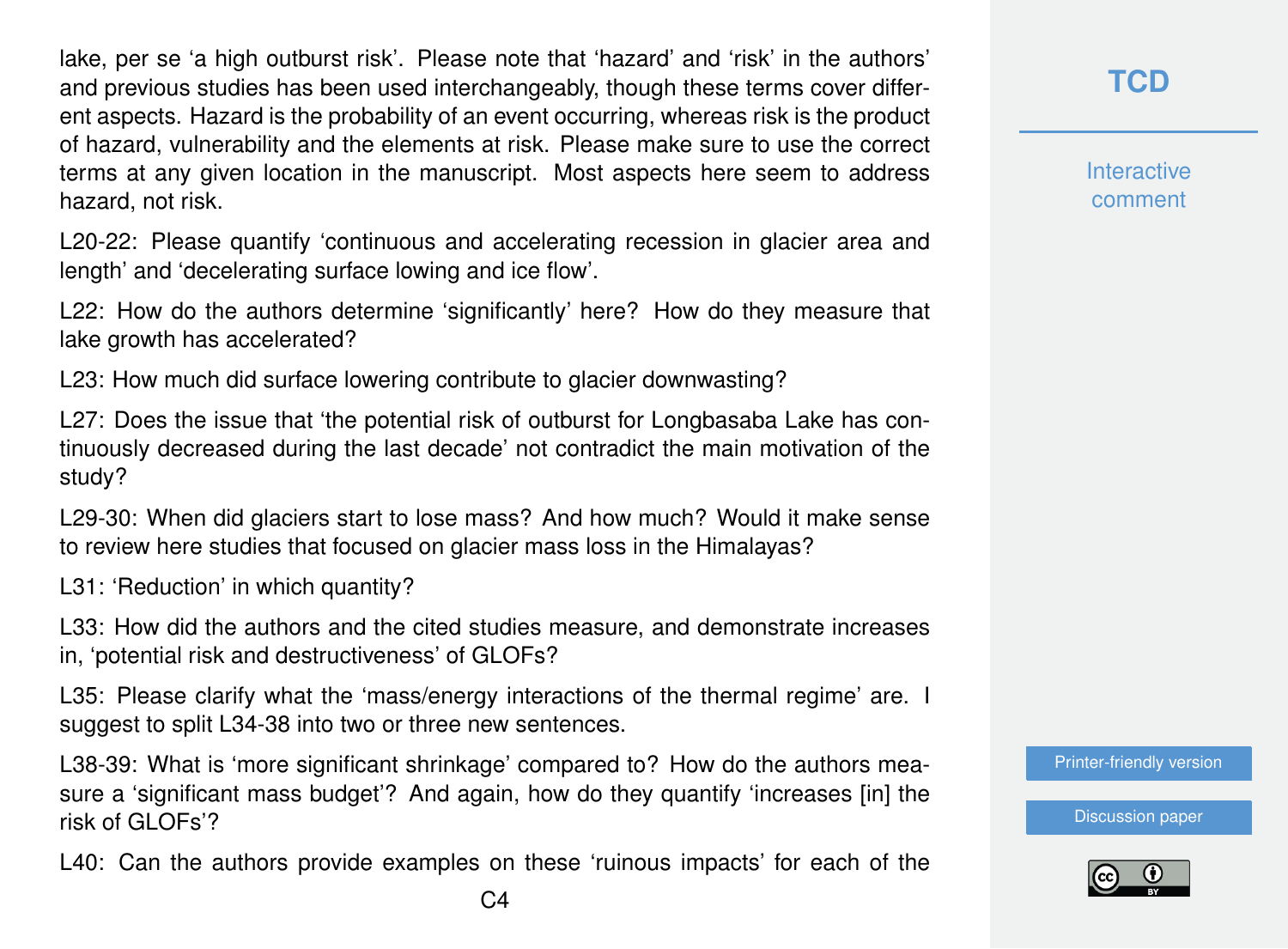sectors they mention?

L42: How do the authors define the 'Third Pole'? Is it different from 'High Mountain Asia' (Brun et al., 2017; Dehecq et al., 2019)?

L44 and L49-50: Similar to the notions on increasing GLOF risk, I would caution against using the term 'potentially dangerous glacial lakes'. There is no common definition to my best knowledge, which variables classify a lake as 'potentially dangerous', nor is there a proof of concept. Please see the introduction in Rounce et al. (2016) on confounding estimates on the number of 'potentially dangerous lakes' in the Himalayas.

L45-46: Veh et al. (2018) did not report 70 GLOFs, and Khanal et al. (2015) is missing in the references. Also, please make sure to mention that the review of previous work here exclusively focuses on moraine-dammed lakes. In essence, more GLOFs have been documented from ice-dammed lakes, mostly in the Karakoram, than from moraine-dammed lakes (Bhambri et al., 2019).

L50-51: What are the expected losses from a GLOF of a given magnitude from Longbasaba Lake? Which countries will be affected in case of an outburst?

L52-55: From the reasons given here, I struggle to see why monitoring of glacier and lake area could help to predict outburst floods. Btw: what do the authors mean by this 'prediction': The timing, the magnitude, both?

L55-58: Please reformulate the scope of this study in at least two sentences.

L64: Please elaborate what a 'serac cluster' is, what the authors mean by 'numerous', and where the reader can see seracs and supraglacial lakes in Fig. 1b.

L67: 'remains at a high risk of outburst': contrary to this statement the authors wrote in L27: 'the potential risk of outburst for Longbasaba Lake has continuously decreased during the last decade'. Please clarify.

L72 and L74: Are the values in m a-1 average or maximum rates? Additionally, how

### **[TCD](https://www.the-cryosphere-discuss.net/)**

**Interactive** comment

[Printer-friendly version](https://www.the-cryosphere-discuss.net/tc-2019-259/tc-2019-259-RC1-print.pdf)

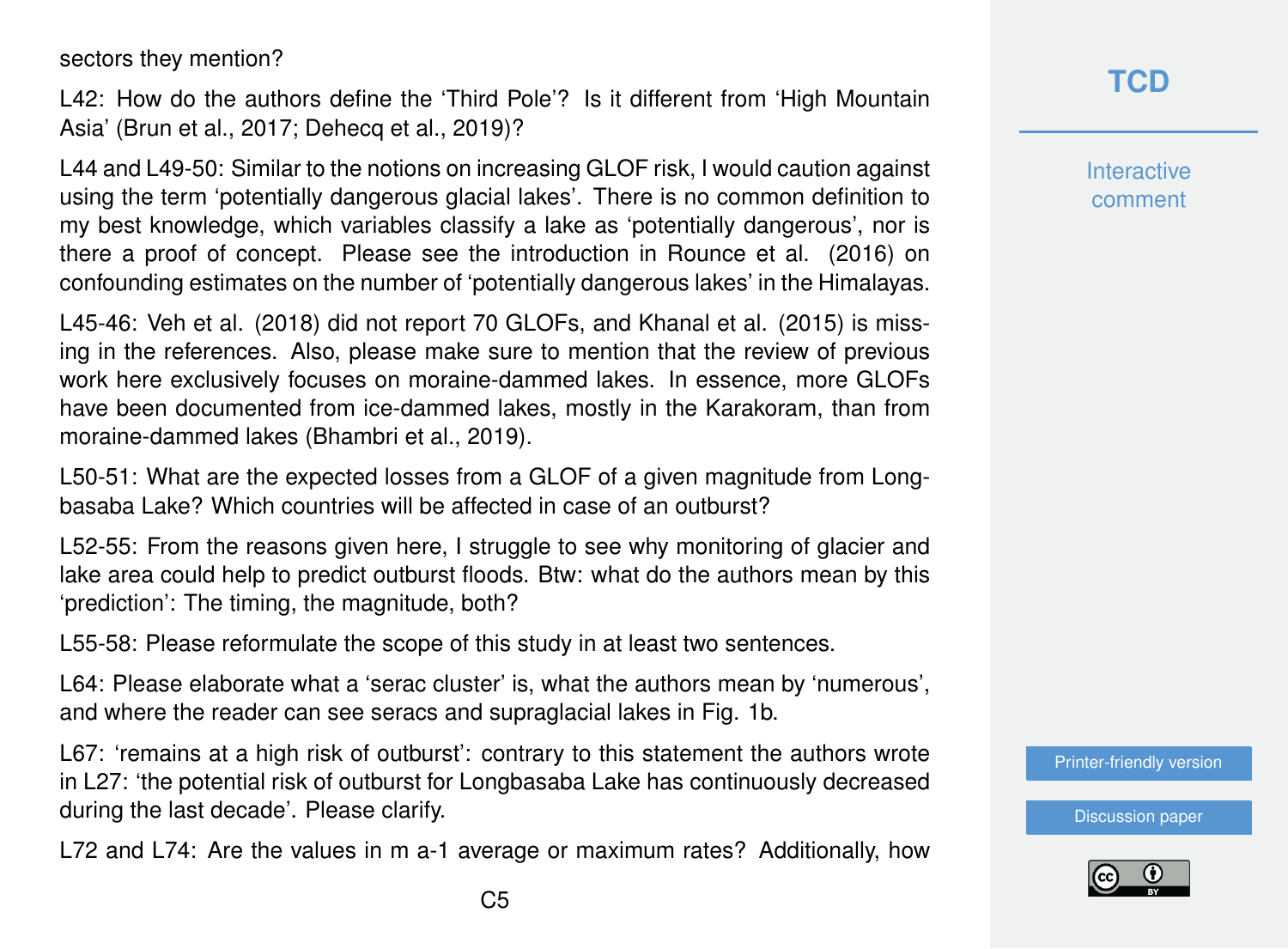do the authors define 'rapid areal expansion'? Is the expansion at Longbasaba faster than reported on regional or local scales (Nie, 2017; Song et al., 2016, 2017; Wang et al., 2015b)? Could above-average expansion (including increasing possible changes in flood volumes) be a suitable motivation for the authors' study? I would be happy to see these issues clearly emphasized in the introduction.

L111-L113: Why are the differences in accuracy so large between the two methods? Do the authors mean 'Brun' instead of 'Burn'? Which part(s) of their method did the authors apply to which dataset? Please elaborate more clearly.

L118-L122: From this description, I cannot follow what and how large the sliding window is; how signal and noise are defined and which measure of 'quality' is assessed here.

L124: What happens with data above (or below?) this maximum displacement threshold? Also, what additional information do the authors expect to gain from the surface velocity of the entire glacier, compared to the velocity of the tongue? Arguably, the velocity of the tongue could be a better indicator of what is happening at the terminus and the adjacent lake.

L129-130: Please elaborate what the authors mean with 'extra-annual characteristics' and what the authors 'detected and discussed' in this regard.

L135-138: Are the accuracies of the GoLIVE product global values or specific for Longbasaba glacier?

L141: Why do the authors use a quadratic fit instead of a linear?

L151: Please elaborate the choice of the parameters for Kriging.

L152: Quincey et al. (2007) wrote that "supraglacial lake formation is prevalent where glacier surface gradients are less than  $2^{\circ}$  from the glacier terminus". This statement is slightly different to the assumption here, given that a lake at Longbasaba Glacier already exists. Why should the growth of Longbasaba Lake stop at a surface gradient **[TCD](https://www.the-cryosphere-discuss.net/)**

**Interactive** comment

[Printer-friendly version](https://www.the-cryosphere-discuss.net/tc-2019-259/tc-2019-259-RC1-print.pdf)

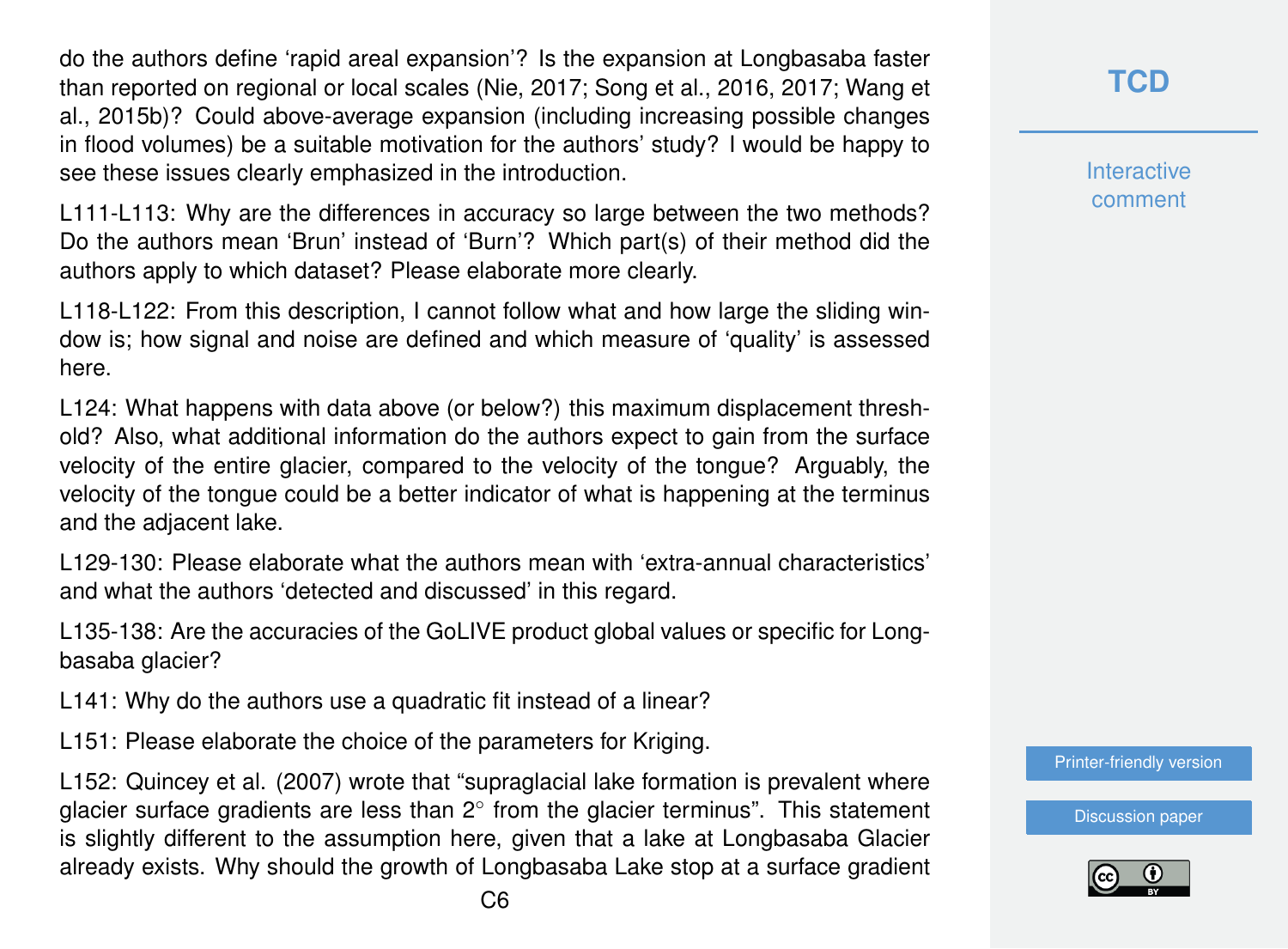of, say, 3◦?

L159-161: 'the contour lines of the lake basin': are these the isobaths, i.e. the lake bathymetry? If so, why do the authors need to apply the 2◦ surface gradient threshold to clip the lake extent, if they already know the lake area from satellite images? Please reformulate L159-163 more clearly.

L196-197: It seems reasonable that the authors considered a different velocity for the entire ice column than for the values measured at the surface. But why do the authors choose exactly 70%? I guess the reported range from 30% to 80% relates to factors such as the gradient of the glacier bed, the glacier mass budget, or whether the glacier is cold or warm based. Please elaborate the choice of this value more clearly, and if necessary, please test how sensitive Vf is to this prefactor.

L198-199: It would be good to test whether previous estimates of glacier ice thickness (see Farinotti et al., 2019) match with the method from the authors. (Linsbauer et al., 2016) argue that ice thickness models allow for estimating the glacier bed topography, which could help modelling the evolution of Longbasaba Lake.

L223-224: 'Based on the assumption that the outline of the glacier accumulation zone remained stable during the investigation period': This is a strong assumption, given that the glacier has retreated continuously, so that the accumulation area has likely shrunk in the study period. Could mapping the snow line help? In any case, how does this part fit to the remainder of the sentence?

L225âAT226: What do the authors mean by 'The errors in the areal changes in the glacier and lake were relatively small for a control approach'?

L228-229: What is R? Why do the authors consider the number of vertices in the lake polygon? Is the number of vertices not a rather arbitrary value depending on how carefully the image interpreter digitizes the lake boundary?

L234: How did the authors obtain this measure of accuracy?

**Interactive** comment

[Printer-friendly version](https://www.the-cryosphere-discuss.net/tc-2019-259/tc-2019-259-RC1-print.pdf)

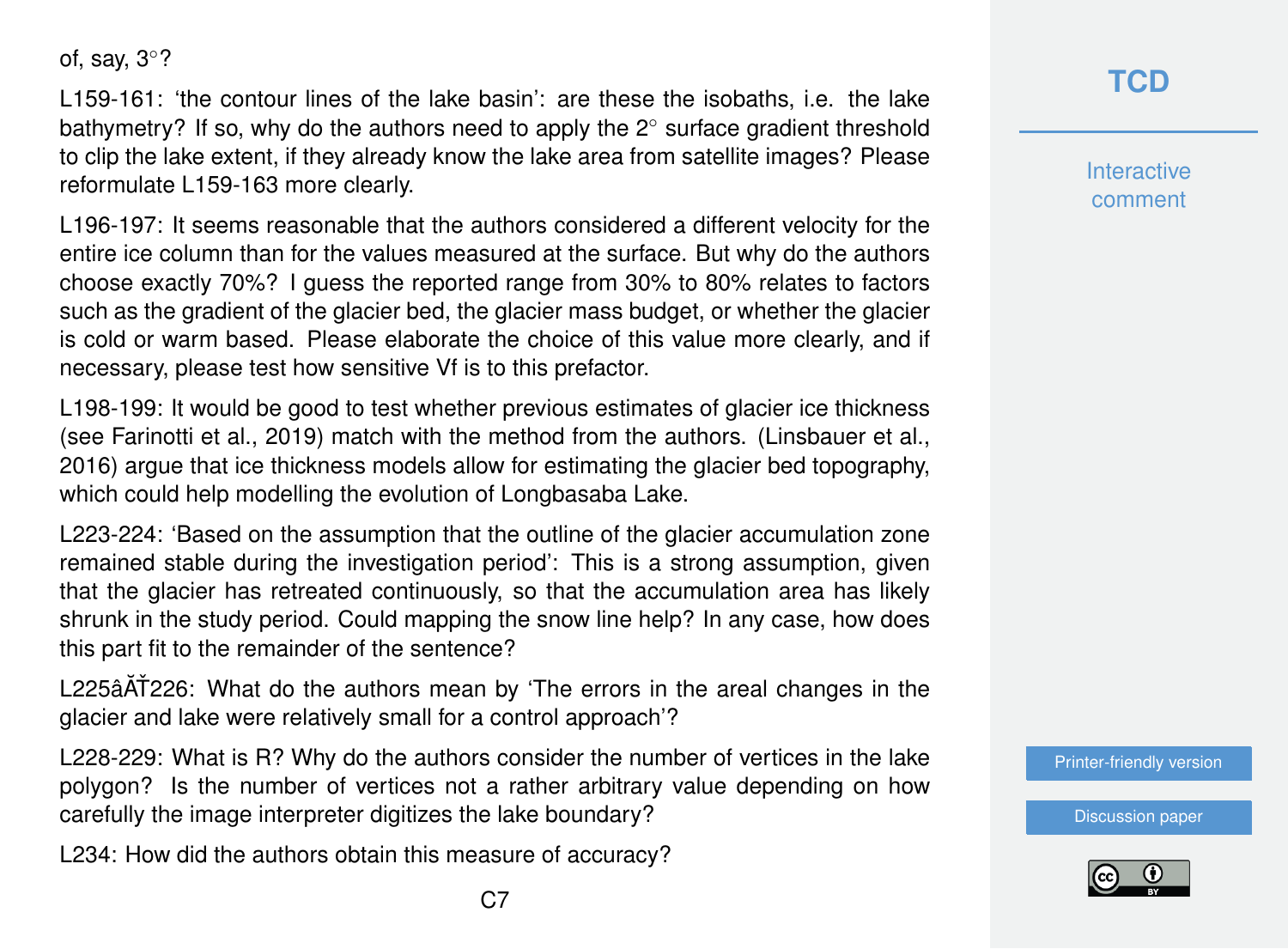L252: What is 'a mean decrease ratio'? Do the authors mean the percentage loss of total glacier area per year?

L257: Did not the period 1993-1994 show 'the most significant recession'?

L259: A question that has been left untouched here and in the discussion is why the variance in glacier recession before ∼2008 is higher than in the period after. Could this be an effect of changing ice flow velocities or thicknesses? An effect of subglacial topography? Warmer air, thus warmer water temperatures? Stronger winds creating thermal-erosional notches at the glacier terminus? More precipitation, and hence higher water levels? Please discuss, possibly with available data (not) correlating with your observations.

L249-278: These two paragraphs could be shortened given that the 'trend in length is similar to that of the glacier area', as the authors write. Readers can infer the main messages from Fig 3.

L293-302: If it is a hypothesis that glacier retreat occurs synchronously along the glacier front, then the authors should clearly emphasize this hypothesis, and test it. In this regard, I fail to see any ice avalanches (I guess the authors mean glacier calving) in Fig. 4 and Fig. 5, which the authors claim to be the main cause of the asynchronous glacier retreat. Neither do I see whether these avalanches are 'huge' or 'small', and whether these occurred as one single, or as a sequence of many smaller events. In this regard, it remains difficult to judge whether the three proposed categories (L303-308) have a more general implication between glacier retreat and lake expansion. Just as an idea: could it be that the total amount of calved glacier mass is a consequence of how fractured the glacier is at the glacier terminus? Could the authors measure the density of seracs at the tongue?

L322: How 'huge' needs a wave to be to 'put pressure on the moraine dams and increase the failure risk'? What is the minimum size of an ice avalanche and what is the amount of water to be displaced in order to overtop the dam?

**[TCD](https://www.the-cryosphere-discuss.net/)**

**Interactive** comment

[Printer-friendly version](https://www.the-cryosphere-discuss.net/tc-2019-259/tc-2019-259-RC1-print.pdf)

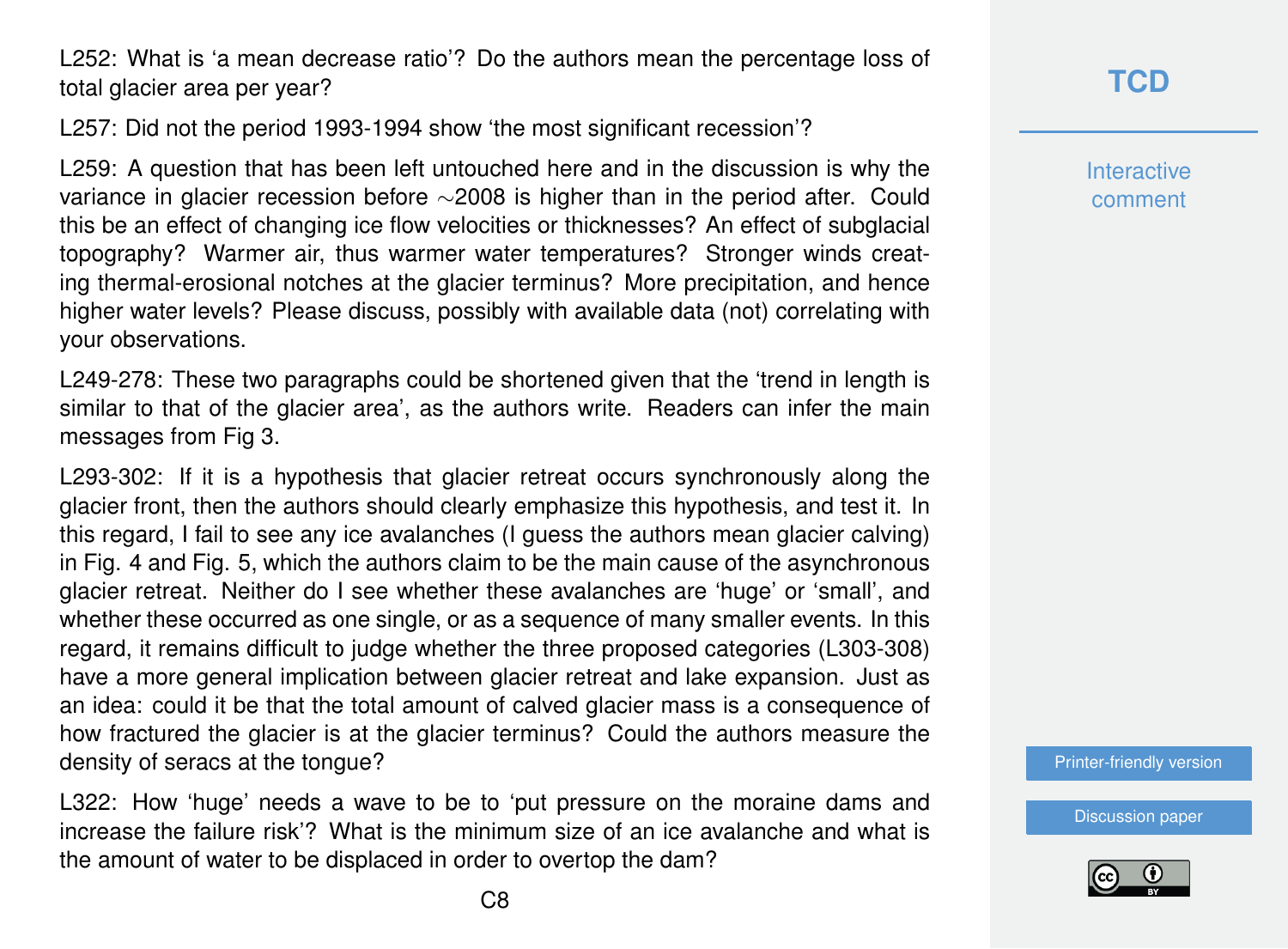L323-325: Please clarify what 'insignificant' and 'not obviously' mean.

L329: Please clarify what 'significantly later' means.

L330-331: Please reformulate and fill this sentence with tangible content.

L335: How do the authors calculate this 'trend'? What about the errors in the parameters of intercept and slope, and the goodness of fit of the model?

L336-337: Not sure how this sentence follows from the previous.

L347-354: Are the 6-years GoLIVE data representative for mean flow velocities your entire study period, in the light of the pattern that the authors observed for the mean surface velocities?

L349-350: How can you say that 'the fastest ice flow occurred in summer (May, June, and July)' without having data for these months? This finding largely depends on the polynomial function used to model the velocities with missing data.

L366-375: Given that Longbasaba Glacier is in direct contact to its lake, a unit change of the glacier area or length must result in the same unit change of the lake area, regardless of the total mass loss at the glacier terminus. What is here the surprising result to report?

L381-384: Which figure shows that 'the proportions of the mass contributions from the lowering of the glacier surface decreased to approximate 50%'? Furthermore, the authors conclude 'that the mass contributions from the glacier motion have increased during these periods.' Do this mean that glaciers needed to have a simultaneous increase in flow velocities to maintain the loss in glacier mass? I cannot infer this from Fig. 6.

L415: Fig. 9a: Is it possible that assuming constant values for surface lowering before and after 2000 could largely bias the ratios in Fig. 9b? How confident are the authors that surface lowering is indeed constant over time? Where are the error bars for all data **[TCD](https://www.the-cryosphere-discuss.net/)**

**Interactive** comment

[Printer-friendly version](https://www.the-cryosphere-discuss.net/tc-2019-259/tc-2019-259-RC1-print.pdf)

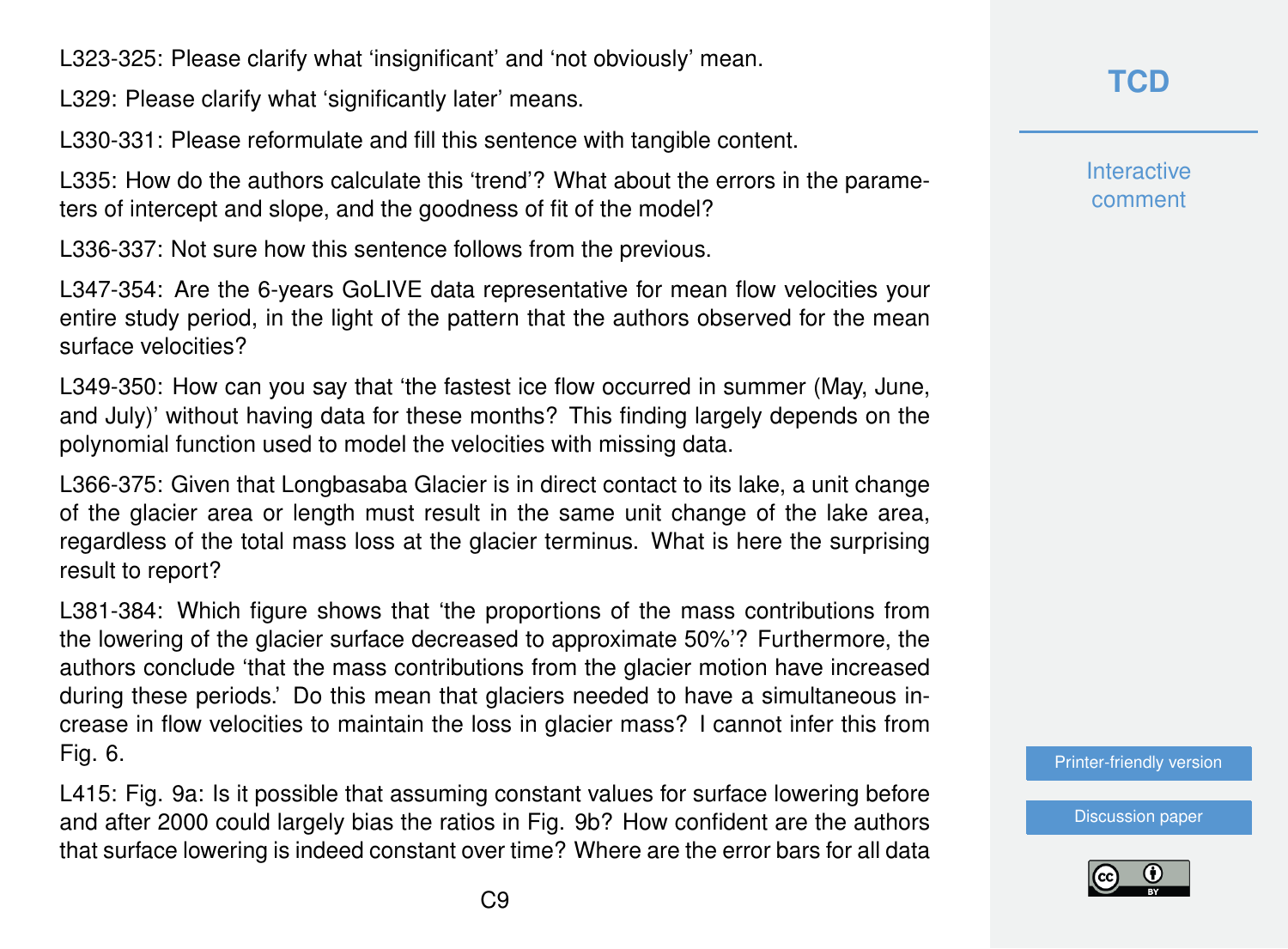points? Could the error bars overlap so that the trends, which the authors mention in the text, are just spurious?

L430-431: Not sure whether I can follow this conclusion. Assuming an average increase of the lake level by 0.8 m per year, I calculate a total increase in lake level of 24 m in 30 years. This would be a quarter of the maximum lake depths, and hence speculatively more than 1.5% of the total water volume.

L432-440: Without showing data for Longbasaba Glacier, nor data from previous studies, it is difficult to judge whether evaporation and infiltration are really negligible. Please discuss in more detail.

L441-442: How does Longbasaba Glacier rank among the mean lowering rate for the Himalayas?

L450: That's a question of chicken or egg. Do glaciers thin because of lake expansion or do lakes expand because glacier thinning? This is a paramount question of regarding glacier-and-lake feedbacks where many researchers would love to have an answer for. Please discuss in more detail.

L459-461: Please reformulate these sentences more clearly. Where and when are air temperatures highest (and how high)? Which region is sensitive to what, and how do you define significant here?

L467-468: Maurer et al. (2019) collated data from weather stations and found that "Regional studies of precipitation trends in the Himalayas do not suggest a widespread decrease in precipitation over the past four decades". How does their statement match with the statement from the authors?

L459-478: What is purpose of this paragraph with regards to Longbasaba Glacier? Sounds more like material for the introduction?

L480: What is so 'specific' of Longbasaba's response to climate change?

**Interactive** comment

[Printer-friendly version](https://www.the-cryosphere-discuss.net/tc-2019-259/tc-2019-259-RC1-print.pdf)

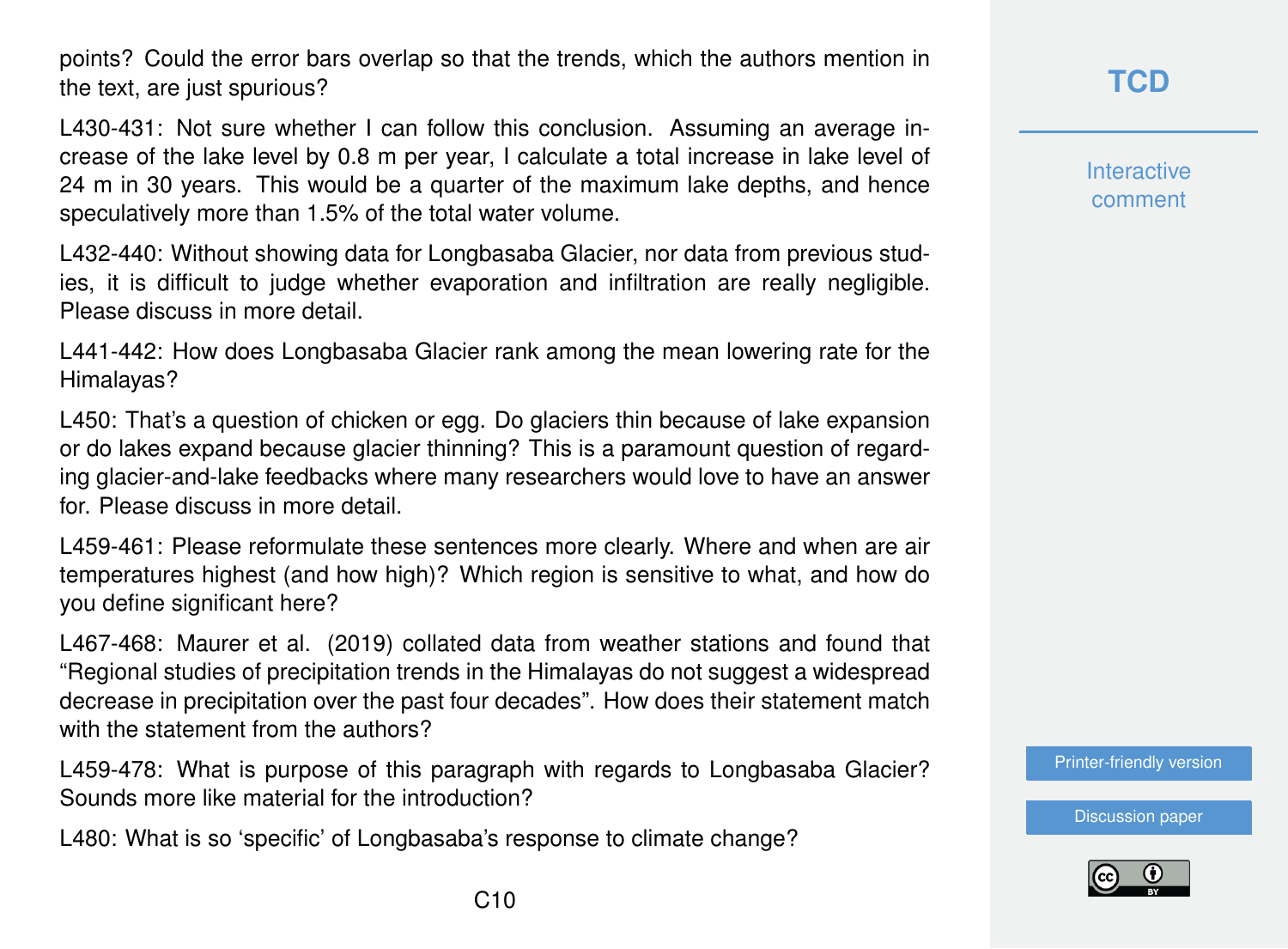L497-498: I cannot follow the conclusion that debris cover is important without formal analysis. How can we distinguish, which share of the mass loss comes from the debris cover on top of glaciers?

L503: What are these 'topographic features' and are these also present at Longbasaba lake?

L510-512: The authors could consider a simple correlation to test whether there is indeed no 'obvious relationship' among these variables.

L513: Where do the authors infer that the glacier area 'experienced continuous and accelerating decrease'? Not sure whether I can infer this finding from Fig. 3.

L517-518: Please elaborate more clearly in which regard these trends (are they robust?) are contrasting?

L519-520: Is the situation so 'complicated', 'diverse', and 'complex' that the amount of data generated in this study offers no further explanation on how glaciers and lakes interact? Somehow undermines the main scope of this manuscript.

L525-543: Seems more like material for the introduction. How do these paragraphs relate to the findings in this study?

L538: Do the authors mean 'air temperatures' when talking about climate change?

L541: 'specific climate changes and their influence on hazards': Which changes? Influence in which direction? Which hazards? And again, what could be a solution for these 'complex interactions'? What do we learn from this study?

L542-543: Not sure whether the selected references are appropriate for this statement.

L545-546: Do ice avalanches occur more frequently? Or how do they increase the potential for GLOFs?

L551: Is a rise in lake level of 6-11 m still negligible, as written in L421? What is the

**[TCD](https://www.the-cryosphere-discuss.net/)**

**Interactive** comment

[Printer-friendly version](https://www.the-cryosphere-discuss.net/tc-2019-259/tc-2019-259-RC1-print.pdf)

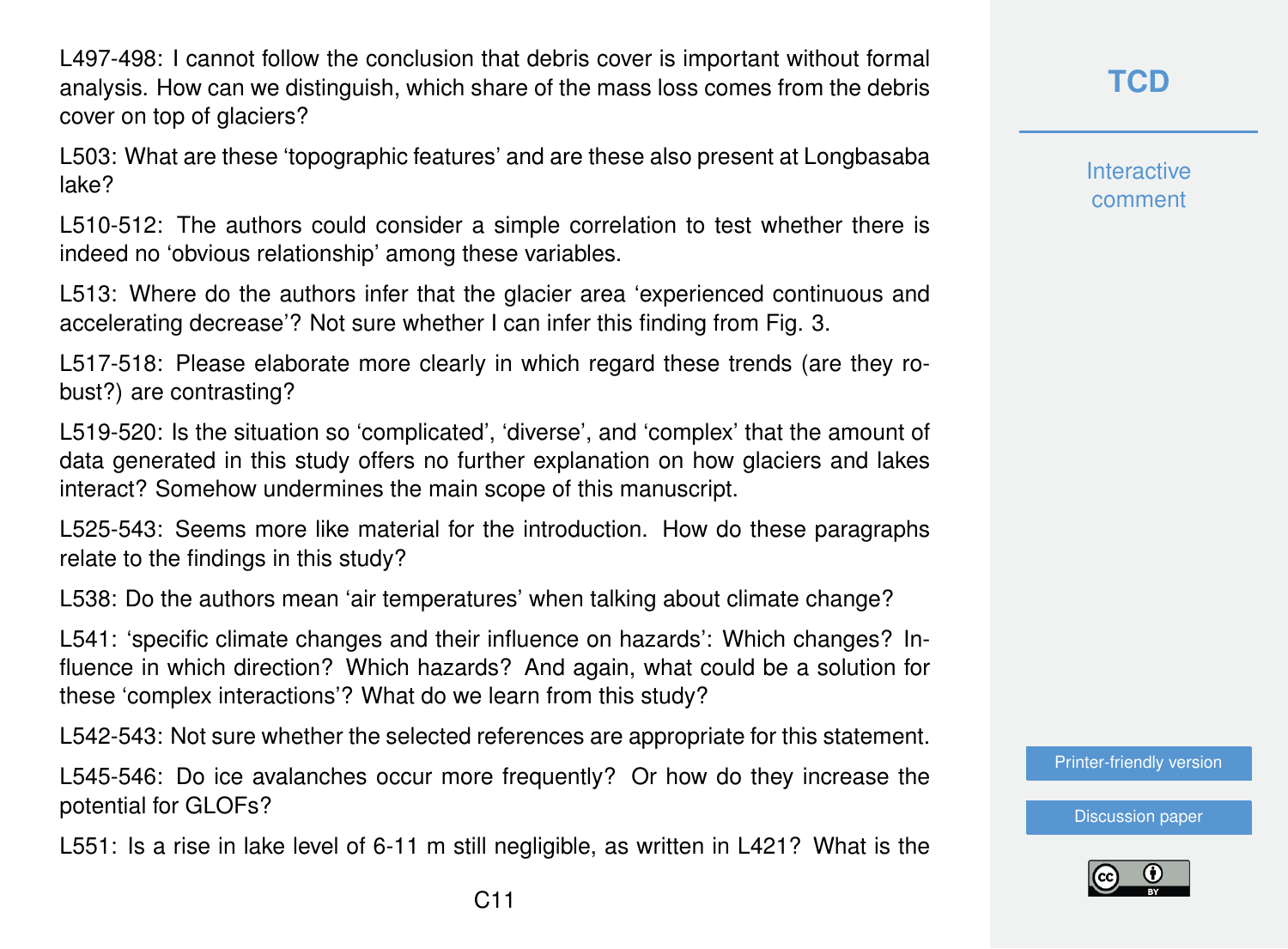actual rise in lake level?

L552, L555: How thick is the debris cover at the glacier terminus?

L558: How much is 'slight'?

L558-559: Not sure whether I can follow this conclusion: if ice avalanches have happened so frequently in the past, but still fail to trigger outburst floods, how can they still play 'a predominant role in the outburst risk'?

L560: All a matter of magnitude and frequency, and historical observations: How 'negligible' is the hazard from one rockslide that has a volume and/ or velocity 3, 10, 20 times larger than an average ice avalanche?

L563: Veh et al. (2019) report an unchanged frequency of outburst floods from moraine-dammed lakes.

564-567: The Himalayas host >20,000 glacier lakes (Maharjan et al., 2018), how many of these have been stabilised?

L571: Why has the possibility declined if ice avalanches are assumed to maintain occurring?

L572-573: In which way does Longbasaba Lake lag behind climate change? Is lake growth not an indicator for its response to atmospheric warming and glacier retreat?

L575-590: The conclusions are largely a repetition of the abstract. What have we learned from this study in conjunction with previous studies? What are the current limitations and what is the most important topic for future research?

Technical comments:

L34: Other studies have used the term 'lake-terminating'. Please check.

L35: 'tongues'

L35 (and all other locations in the manuscript): Please avoid using forward slashes.

**Interactive** comment

[Printer-friendly version](https://www.the-cryosphere-discuss.net/tc-2019-259/tc-2019-259-RC1-print.pdf)

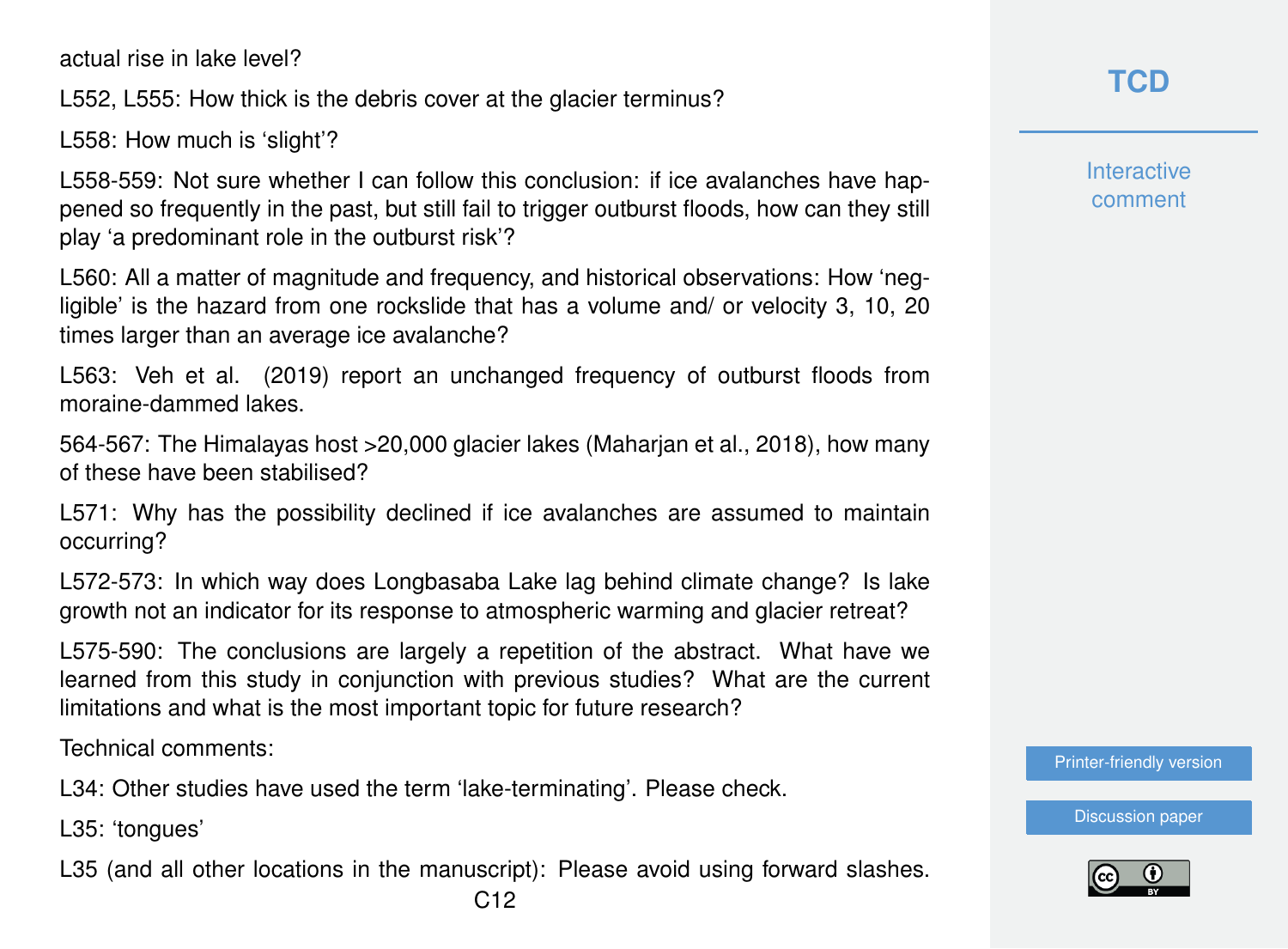Please use 'and' or 'or' instead.

- L61: 'is in contact to' instead of 'is contacted by'?
- L65-66: 'ice floe masses': suggest using 'floes' or 'icebergs'
- $170: 5499$  m': add 'a s l' or 'above sea level'.

L72: Delete 'in 2009'

- L73 and L80: 'terminus' instead of 'terminal'?
- L76 (Fig. 1): Label inset in (a) with a letter.
- L88: Please add the projection (UTM Zone XX)
- L94: 'with minimum' instead of 'without'?
- L95: 'suitable' instead of 'perfect'?
- L99-101: Not necessary whether this table is necessary in the main text.
- L103: 'center flowline' instead of 'main flowline'?
- L103-105: Please reformulate this sentence.
- L108: 'These data were extracted'...
- L112: Why 'nevertheless'?
- L115: delete 'described above'
- L166, L191, L194, L206: Please correct the sub- and superscripts for h
- L171-173: Please describe all terms (including v, h, and S) in the figure caption.
- L185: What is MG?
- L187: 'conversion' instead of 'conversation'
- L193: Do you mean 'the number of pixels' instead of 'the pixel number'?

## **[TCD](https://www.the-cryosphere-discuss.net/)**

**Interactive** comment

[Printer-friendly version](https://www.the-cryosphere-discuss.net/tc-2019-259/tc-2019-259-RC1-print.pdf)

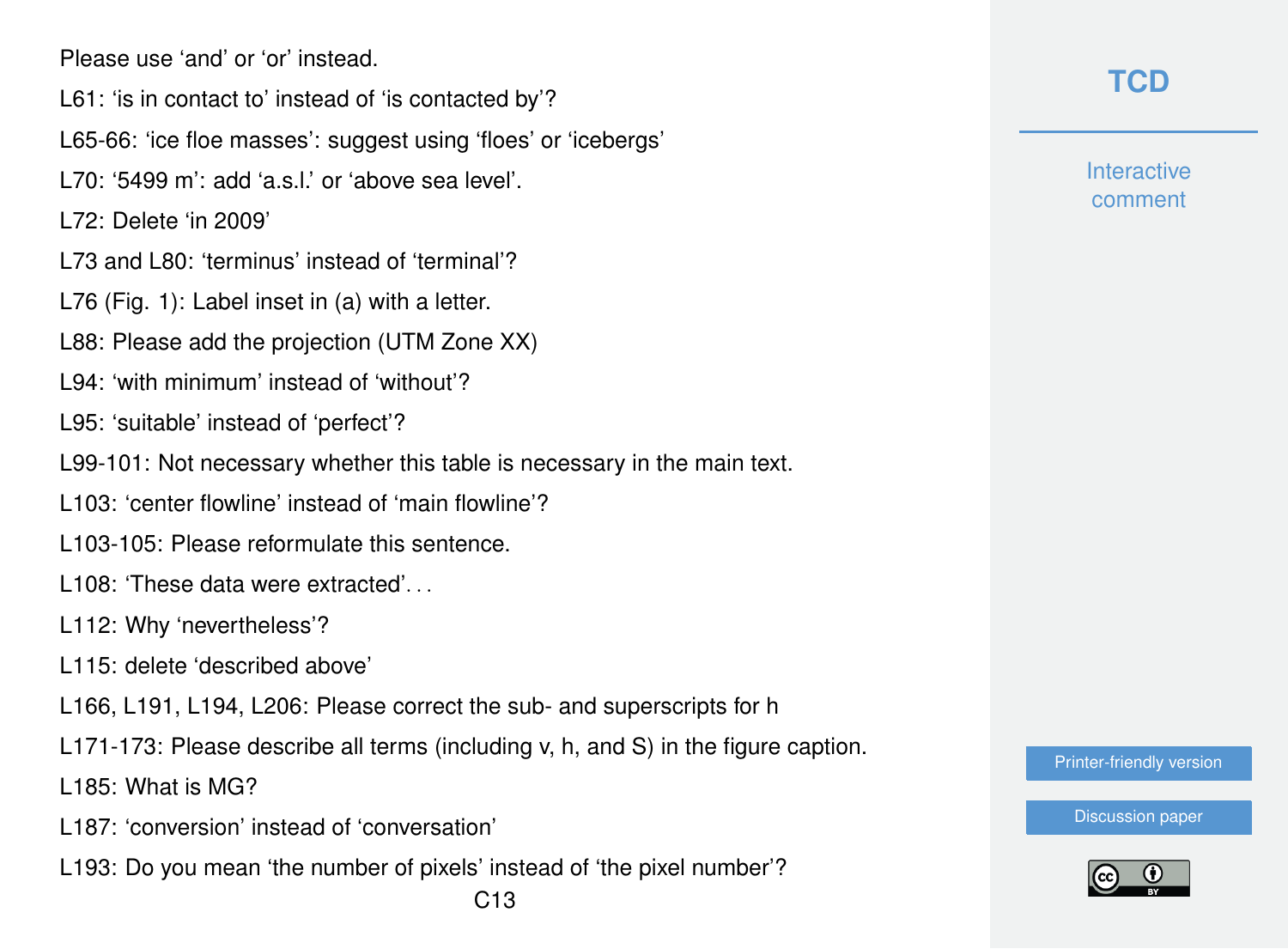L226: 'following' instead of 'flowing' (or delete entirely)

L228: What is eac?

L251: Please add 'on average'

L283-284: A mass budget cannot be released.

L330: fluctuation = variations. Please consider one of these.

L373: fluctuation = variations = changes. Please consider one of these. Similar issue at L511, L513.

L377: 'was dominated' instead of 'was predominantly contributed'?

L414 (Fig. 9): 'surface lowering' instead of 'surface lowing'?

L443: 'combining' instead of 'combing'?

L507: 'Quincey'

L510: 'Dehecq'

References

Bhambri, R., Hewitt, K., Kawishwar, P., Kumar, A., Verma, A., Snehmani, Tiwari, S. and Misra, A.: Ice-dams, outburst floods, and movement heterogeneity of glaciers, Karakoram, Glob. Planet. Change, 180, 100–116, doi:10.1016/j.gloplacha.2019.05.004, 2019.

Brun, F., Berthier, E., Wagnon, P., Kääb, A. and Treichler, D.: A spatially resolved estimate of High Mountain Asia glacier mass balances from 2000 to 2016, Nat. Geosci., 10(9), 668–673, doi:10.1038/ngeo2999, 2017.

Dehecq, A., Gourmelen, N., Gardner, A. S., Brun, F., Goldberg, D., Nienow, P. W., Berthier, E., Vincent, C., Wagnon, P. and Trouvé, E.: Twenty-first century glacier slowdown driven by mass loss in High Mountain Asia, Nat. Geosci., 12(1), 22–27, **Interactive** comment

[Printer-friendly version](https://www.the-cryosphere-discuss.net/tc-2019-259/tc-2019-259-RC1-print.pdf)

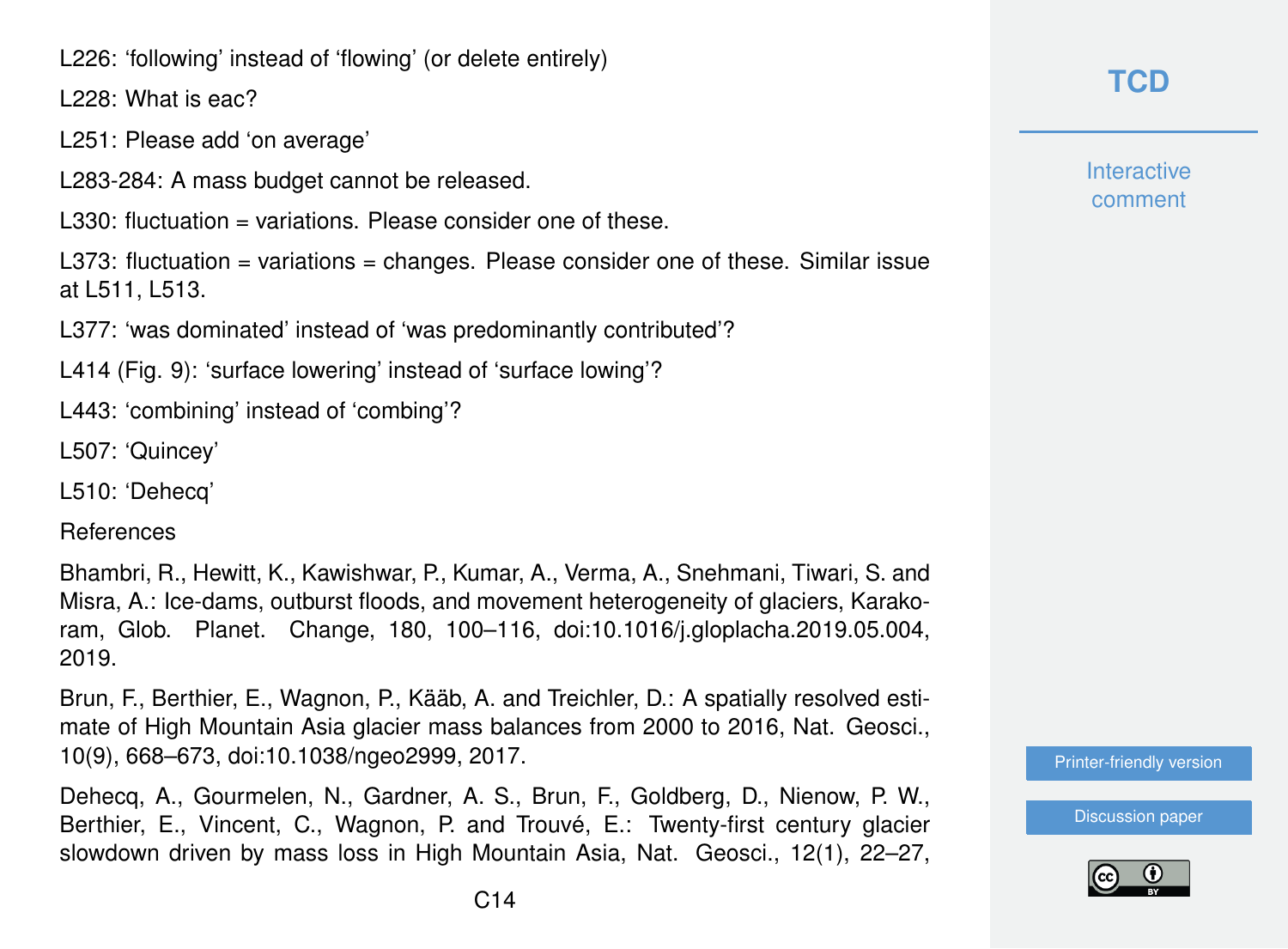doi:10.1038/s41561-018-0271-9, 2019.

Farinotti, D., Huss, M., Fürst, J. J., Landmann, J., Machguth, H., Maussion, F. and Pandit, A.: A consensus estimate for the ice thickness distribution of all glaciers on Earth, Nat. Geosci., 12(3), 168–173, doi:10.1038/s41561-019-0300-3, 2019.

Haritashya, U., Kargel, J., Shugar, D., Leonard, G., Strattman, K., Watson, C., Shean, D., Harrison, S., Mandli, K. and Regmi, D.: Evolution and Controls of Large Glacial Lakes in the Nepal Himalaya, Remote Sens., 10(5), 798, doi:10.3390/rs10050798, 2018.

Khanal, N. R., Mool, P. K., Shrestha, A. B., Rasul, G., Ghimire, P. K., Shrestha, R. B. and Joshi, S. P.: A comprehensive approach and methods for glacial lake outburst flood risk assessment, with examples from Nepal and the transboundary area, Int. J. Water Resour. Dev., 31(2), 219–237, doi:10.1080/07900627.2014.994116, 2015.

Linsbauer, A., Frey, H., Haeberli, W., Machguth, H., Azam, M. F. and Allen, S.: Modelling glacier-bed overdeepenings and possible future lakes for the glaciers in the Himalayaâ $\tilde{A}$ TKarakoram region, Ann. Glaciol., 57(71), 119–130, doi:10.3189/2016AoG71A627, 2016.

Maharjan, S. B., Mool, P., Lizong, W., Xiao, G., Shrestha, F., Shrestha, R., Khanal, N., Bajracharya, S., Joshi, S. and Shai, S.: The status of glacial lakes in the Hindu Kush Himalaya-ICIMOD Research Report 2018/1 (2018)., ICIMOD Res. Rep., (2018/1), 2018.

Maurer, J. M., Schaefer, J. M., Rupper, S. and Corley, A.: Acceleration of ice loss across the Himalayas over the past 40 years, Sci. Adv., 5(6), eaav7266, doi:10.1126/sciadv.aav7266, 2019.

Nie, Y.: A regional-scale assessment of Himalayan glacial lake changes using satellite observations from 1990 to 2015, Remote Sens. Environ., 13, 2017.

Nie, Y., Liu, Q., Wang, J., Zhang, Y., Sheng, Y. and Liu, S.: An inventory of

**Interactive** comment

[Printer-friendly version](https://www.the-cryosphere-discuss.net/tc-2019-259/tc-2019-259-RC1-print.pdf)

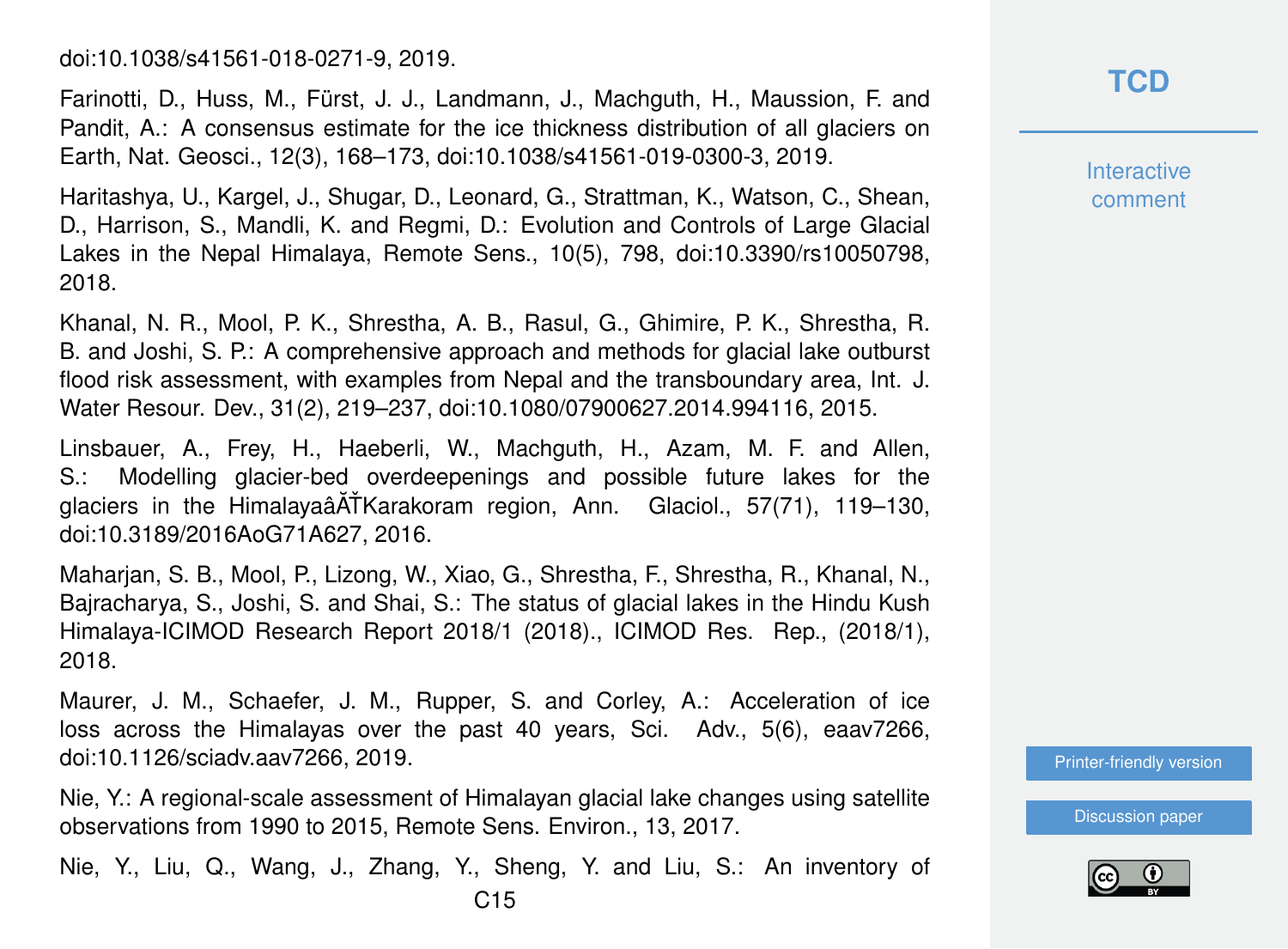historical glacial lake outburst floods in the Himalayas based on remote sensing observations and geomorphological analysis, Geomorphology, 308, 91–106, doi:10.1016/j.geomorph.2018.02.002, 2018.

Quincey, D. J., Richardson, S. D., Luckman, A., Lucas, R. M., Reynolds, J. M., Hambrey, M. J. and Glasser, N. F.: Early recognition of glacial lake hazards in the Himalaya using remote sensing datasets, Glob. Planet. Change, 56(1–2), 137–152, doi:10.1016/j.gloplacha.2006.07.013, 2007.

Richardson, S. D. and Reynolds, J. M.: An overview of glacial hazards in the Himalayas, Quat. Int., 65–66, 31–47, doi:10.1016/S1040-6182(99)00035-X, 2000.

Rounce, D. R., McKinney, D. C., Lala, J. M., Byers, A. C. and Watson, C. S.: A new remote hazard and risk assessment framework for glacial lakes in theNepal Himalaya, Hydrol. Earth Syst. Sci., 20(9), 3455–3475, doi:10.5194/hess-20-3455-2016, 2016.

Sharma, R. K., Pradhan, P., Sharma, N. P. and Shrestha, D. G.: Remote sensing and in situ-based assessment of rapidly growing South Lhonak glacial lake in eastern Himalaya, India, Nat. Hazards, 93(1), 393–409, doi:10.1007/s11069-018-3305-0, 2018.

Somos-Valenzuela, M. A., McKinney, D. C., Rounce, D. R. and Byers, A. C.: Changes in Imja Tsho in the Mount Everest region of Nepal, The Cryosphere, 8(5), 1661–1671, doi:10.5194/tc-8-1661-2014, 2014.

Song, C., Sheng, Y., Ke, L., Nie, Y. and Wang, J.: Glacial lake evolution in the southeastern Tibetan Plateau and the cause of rapid expansion of proglacial lakes linked to glacial-hydrogeomorphic processes, J. Hydrol., 540, 504–514, doi:10.1016/j.jhydrol.2016.06.054, 2016.

Song, C., Sheng, Y., Wang, J., Ke, L., Madson, A. and Nie, Y.: Heterogeneous glacial lake changes and links of lake expansions to the rapid thinning of adjacent glacier termini in the Himalayas, Geomorphology, 280, 30–38, doi:10.1016/j.geomorph.2016.12.002, 2017.

Interactive comment

[Printer-friendly version](https://www.the-cryosphere-discuss.net/tc-2019-259/tc-2019-259-RC1-print.pdf)

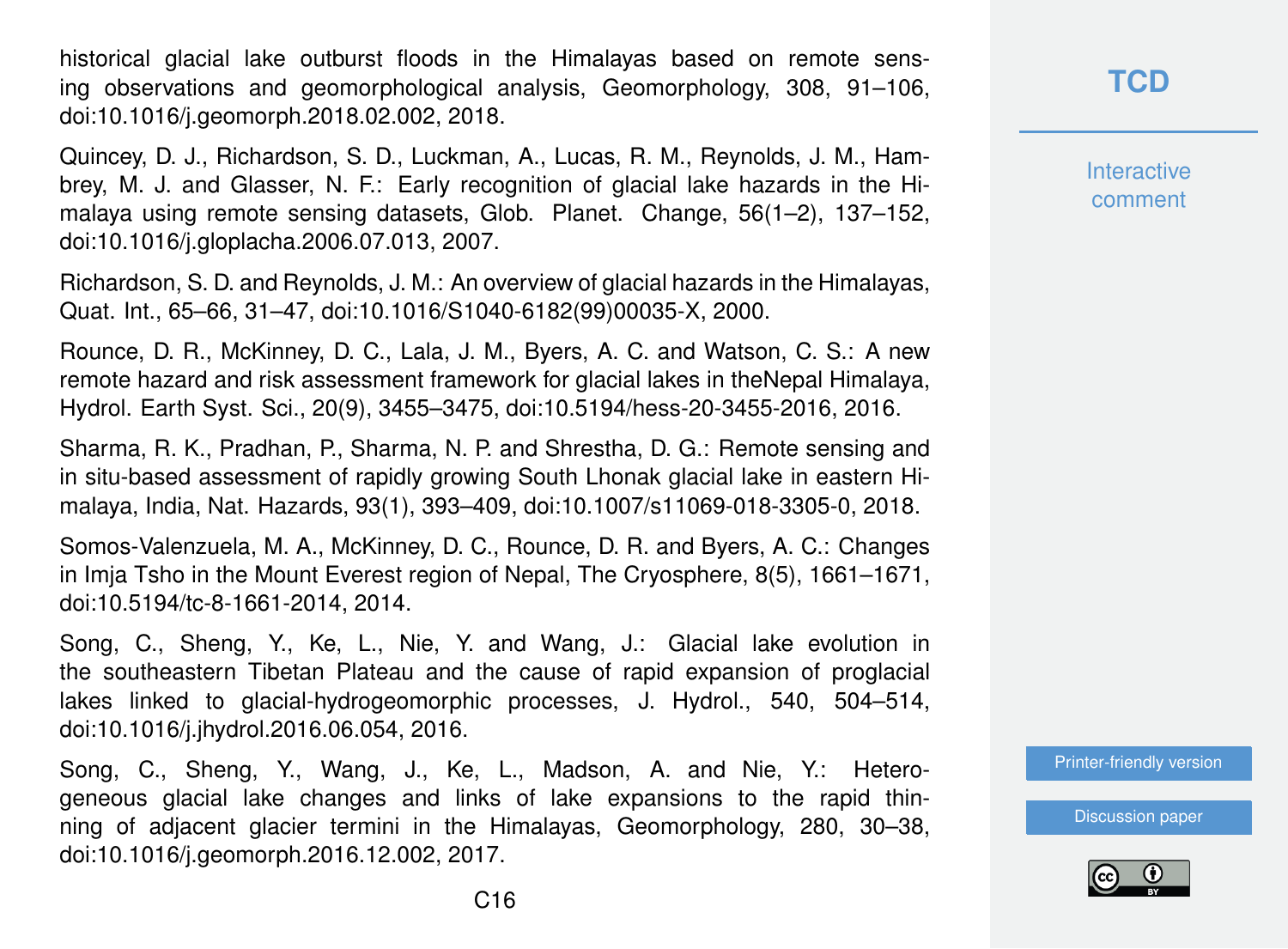Tsutaki, S., Fujita, K., Nuimura, T., Sakai, A., Sugiyama, S., Komori, J. and Tshering, P.: Contrasting thinning patterns between lake- and land-terminating glaciers in the Bhutanese Himalaya, The Cryosphere, 13(10), 2733–2750, doi:10.5194/tc-13-2733- 2019, 2019.

Veh, G., Korup, O., Roessner, S. and Walz, A.: Detecting Himalayan glacial lake outburst floods from Landsat time series, Remote Sens. Environ., 207, 84–97, doi:10.1016/j.rse.2017.12.025, 2018.

Veh, G., Korup, O., von Specht, S., Roessner, S. and Walz, A.: Unchanged frequency of moraine-dammed glacial lake outburst floods in the Himalaya, Nat. Clim. Change, 9(5), 379–383, doi:10.1038/s41558-019-0437-5, 2019.

Wang, S., Qin, D. and Xiao, C.: Moraine-dammed lake distribution and outburst flood risk in the Chinese Himalaya, J. Glaciol., 61(225), 115–126, doi:10.3189/2015JoG14J097, 2015a.

Wang, W., Xiang, Y., Gao, Y., Lu, A. and Yao, T.: Rapid expansion of glacial lakes caused by climate and glacier retreat in the Central Himalayas, Hydrol. Process., 29(6), 859–874, doi:10.1002/hyp.10199, 2015b.

Wang, W., Gao, Y., Iribarren Anacona, P., Lei, Y., Xiang, Y., Zhang, G., Li, S. and Lu, A.: Integrated hazard assessment of Cirenmaco glacial lake in Zhangzangbo valley, Central Himalayas, Geomorphology, 306, 292–305, doi:10.1016/j.geomorph.2015.08.013, 2018.

Watanabe, T., Lamsal, D. and Ives, J. D.: Evaluating the growth characteristics of a glacial lake and its degree of danger of outburst iñĆooding: Imja Glacier, Khumbu Himal, Nepal, Nor. Geogr. Tidsskr., 14, 2009.

Xin, W., Shiyin, L., Wanqin, G. and Junli, X.: Assessment and Simulation of Glacier Lake Outburst Floods for Longbasaba and Pida Lakes, China, Mt. Res. Dev., 28(3/4), 310–317, doi:10.1659/mrd.0894, 2008.

**[TCD](https://www.the-cryosphere-discuss.net/)**

**Interactive** comment

[Printer-friendly version](https://www.the-cryosphere-discuss.net/tc-2019-259/tc-2019-259-RC1-print.pdf)